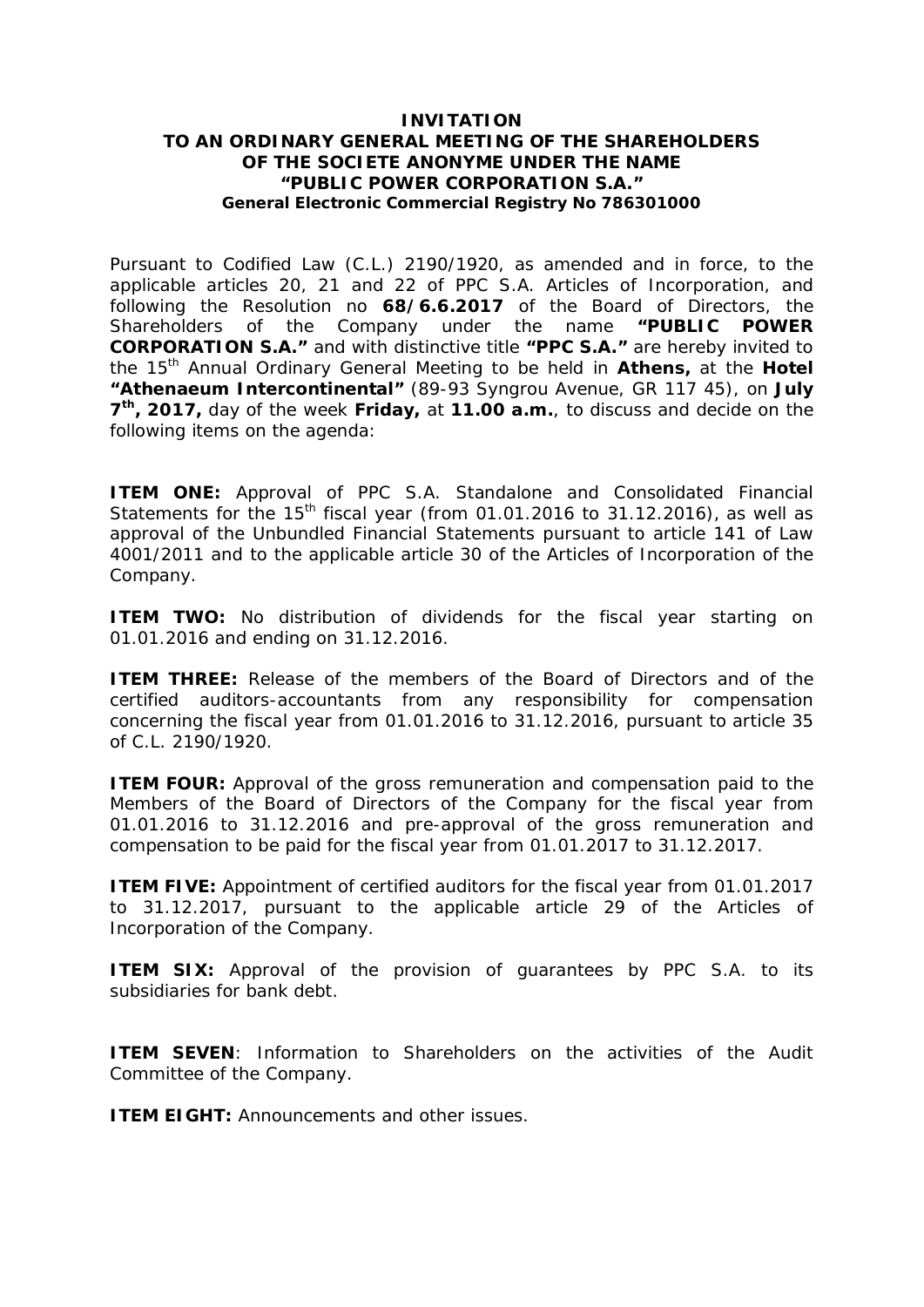# **PARTICIPATION RIGHT IN THE GENERAL MEETING**

In this Ordinary General Meeting (OGM), the Shareholders with right to participate and vote are those, who will be registered at the beginning of July  $2^{nd}$ , 2017, day of the week Sunday, that is the  $(5^{th})$  day prior to the OGM date (Record Date), in PPC S.A. Shareholders' registry, which is electronically kept at the Company "Hellenic Central Securities Depository S.A." (ATHEXCSD), without share blocking required. Every ordinary share has the right of one vote. Shareholders' capacity is evidenced by providing a pertinent written certification by the above mentioned institution, or alternatively, via direct online connection of the Company with the registry of the latter. Shareholders' capacity must be effective at the beginning of July  $2^{nd}$ , 2017, day of the week Sunday (Record Date) and the pertinent written certification or the electronic verification with respect to the Shareholders' capacity must be received by the Company the latest until July 4<sup>th</sup>, 2017, day of the week Tuesday, that is, the  $(3^{rd})$  day prior to the OGM date. As regards the Company, participation and voting right at the OGM is attributed only to those having the shareholder's capacity on the aforementioned Record Date. In case of non compliance with the provisions of article 28a of C.L. 2190/1920, as in force, such shareholders may participate in the OGM only following permission of the latter.

## PROCEDURE FOR THE EXERCISE OF VOTING RIGHT BY PROXY

 The Shareholders who wish to participate in the Ordinary General Meeting (OGM) by proxy/ies representative/es, must send the pertinent proxy holder authorisation form (Power of Attorney), which is available on the Company's website [www.dei.com,](http://www.dei.com/) to the Company's Corporate Announcements and Shareholders Services Unit (30, Chalkokondyli Street, Athens, GR-104 32, 5<sup>th</sup> floor, office 511), no later than July 4<sup>th</sup>, 2017, day of the week Tuesday, that is the  $(3^{rd})$  day prior to the date of the General Meeting.

Each shareholder may appoint up to three (3) proxy holders/representatives. However, if a shareholder holds shares of the company appearing in more than one securities account, the above limitation shall not prevent such shareholder from appointing separate proxy holders/representatives for the companies appearing in each securities account, as regards the General Meeting.

A proxy holder/representative acting on behalf of several shareholders may cast votes differently for each shareholder. The proxy holder/representative is obliged to disclose to the Company, before the commencement of the General Meeting, any fact which might be useful to the shareholders in assessing whether the proxy holder/representative might pursue interests other than the interest of the represented shareholder. A conflict of interest within this context may in particular arise where the proxy holder/representative:

a) is a controlling shareholder of the Company, or is another entity controlled by such shareholder;

b) is a member of the Board of Directors or the management of the Company, or of a controlling shareholder or an entity controlled by such shareholder;

c) is an employee or an auditor of the Company, or of a controlling shareholder or an entity controlled by such shareholder;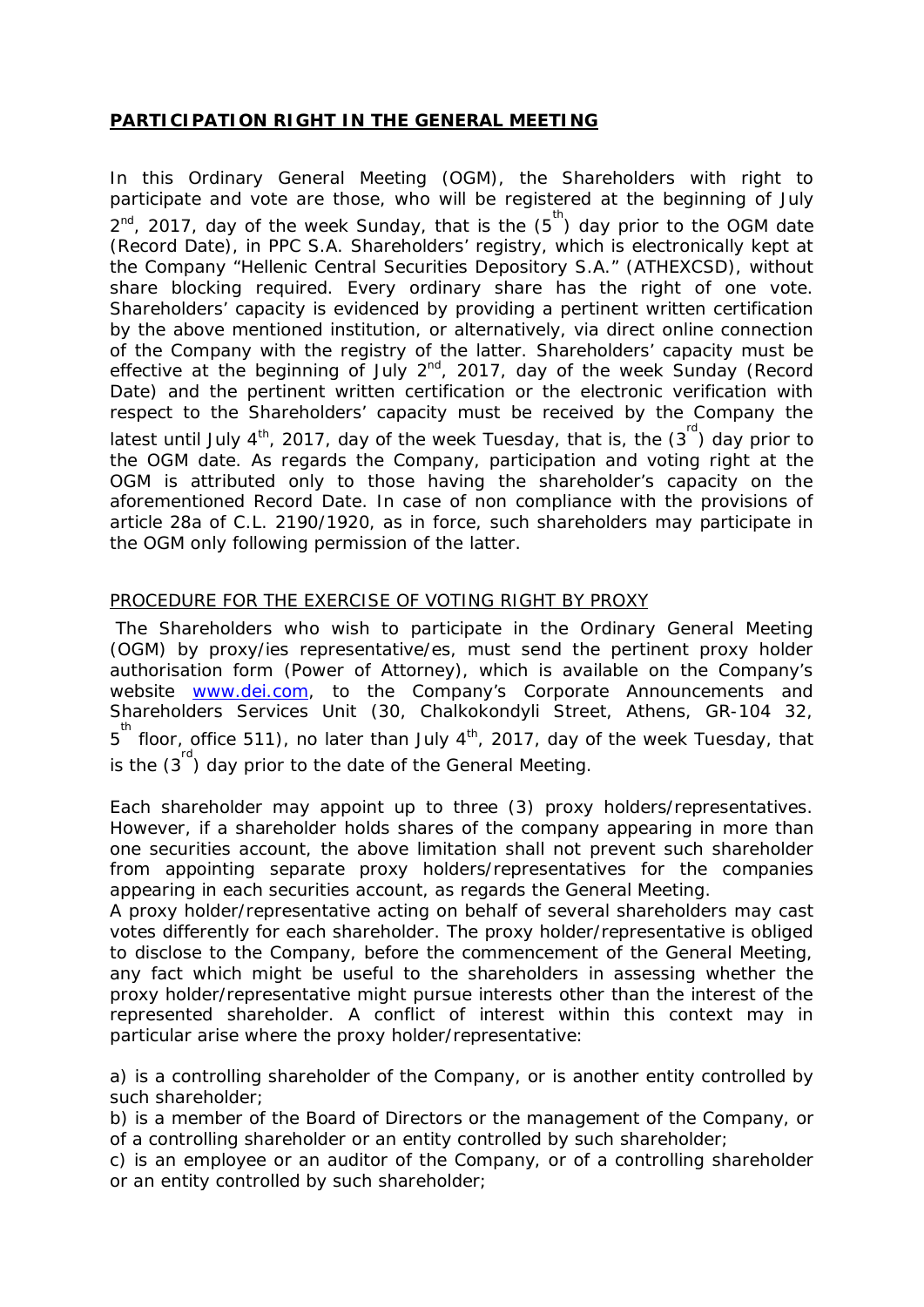d) is a spouse or close relative (of 1  $\overline{ }$  degree) with a natural person referred to in the above items a) to c).

The appointment and the revocation of appointment of a shareholder's proxy holder/representative shall be made in writing and shall be notified to the Company at least three (3) days prior to the date of the General Meeting.

The shareholders are requested to ensure the successful dispatch of the proxy holder authorisation form (power of attorney) and receipt thereof by the Company, by calling to the following numbers:  $+30$  210 5230951,  $+30$  210 5293207, +30 210 5293245.

In order to attend the General Meeting any shareholder/representative shall present an ID card. In case that the shareholder is a legal entity and has not appointed in accordance with the aforementioned procedure a proxy holder/srepresentative/s, then the legal representative of such shareholder shall also present his/her legalization documents, in order to attend the General Meeting.

#### SHAREHOLDERS' MINORITY RIGHTS

With respect to the aforementioned OGM, the Shareholders have also the following rights, which can be exercised within the following deadlines per right:

(a) Shareholders representing at least one twentieth (1/20) of the paid-up share capital may request from the Board of Directors to include in the Annual General Meeting's Agenda additional items, provided that the relevant request is communicated to the Board of Directors at least fifteen (15) days prior to the OGM. The said request must be accompanied by a written justification or a draft resolution for approval by the OGM.

(b) Shareholders representing at least one twentieth (1/20) of the paid-up share capital may request from the Board of Directors to upload to the Company's website ([www.dei.gr](http://www.dei.gr/)), at least six (6) days prior to the OGM date, draft resolutions for the items included in the initial or revised OGM agenda, provided that the relevant request is communicated to the Board of Directors at least seven (7) days prior to the OGM date.

(c) Following a request of shareholders communicated to the Company at least five (5) full days prior to OGM date, the Board of Directors must provide to the OGM the requested specific information with respect to Company's business, to the extent that these are useful for the actual assessment of the items on the agenda.

(d) Following a request of shareholders representing one fifth (1/5) of the paidup share capital, communicated to the Board of Directors at least five (5) full days prior to the OGM date, the Board of Directors must provide the OGM with information about the course of the Company's affairs and its financial situation.

#### AVAILABLE DOCUMENTS AND INFORMATION

The present Invitation to the Shareholders, the proxy holder authorisation form (power of attorney), the total number of shares and voting rights existing on the date of the present Invitation, the documents to be submitted to the OGM, as well as any draft resolution for any proposed agenda item or any comment of the Board of Directors on any agenda item, if no resolution has been submitted for approval, and any draft resolution proposed by the Shareholders, are or will be